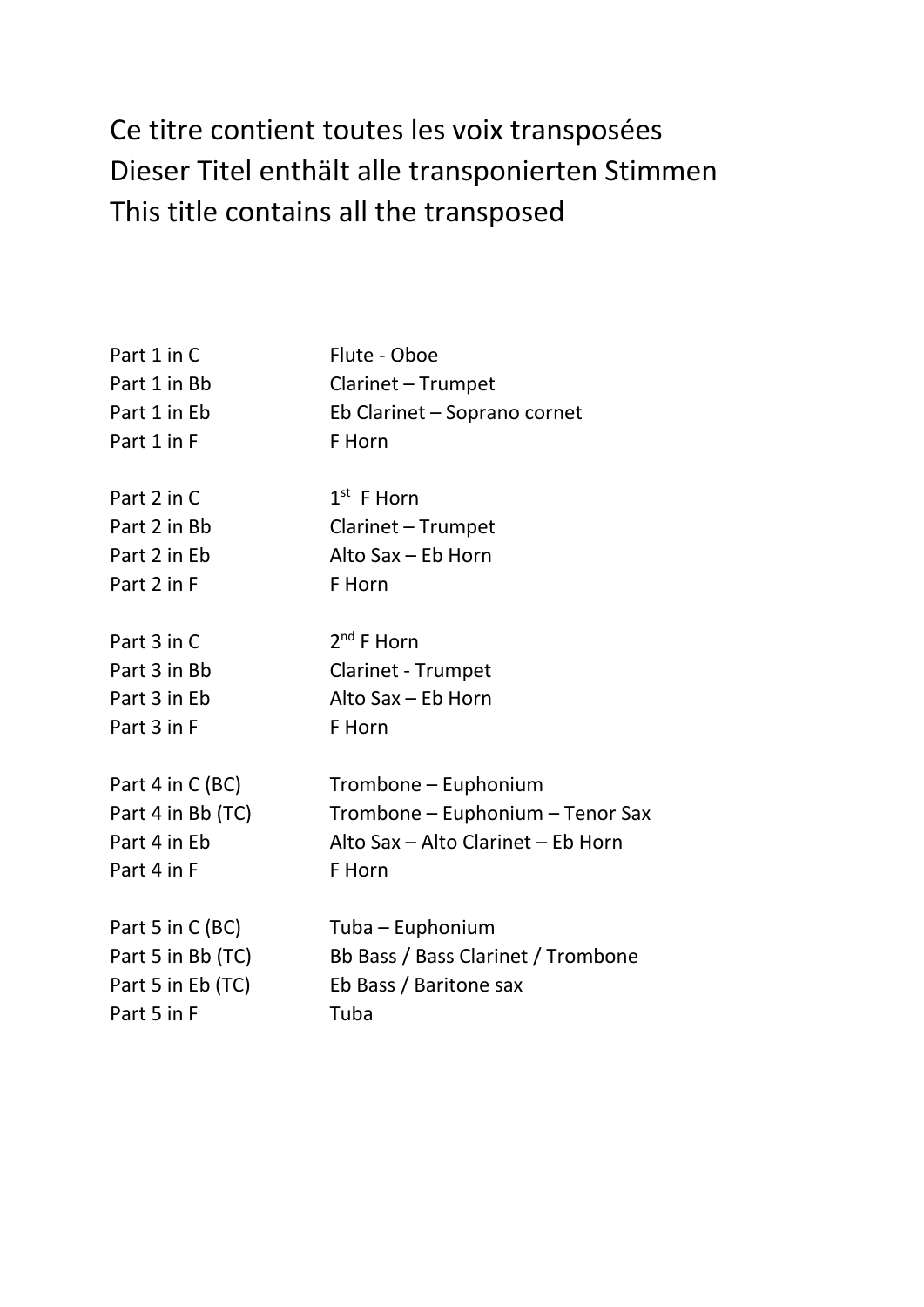## Hallelujah

Conducteur

Music by Leonard Cohen Arranged by Antti Hakkarainen

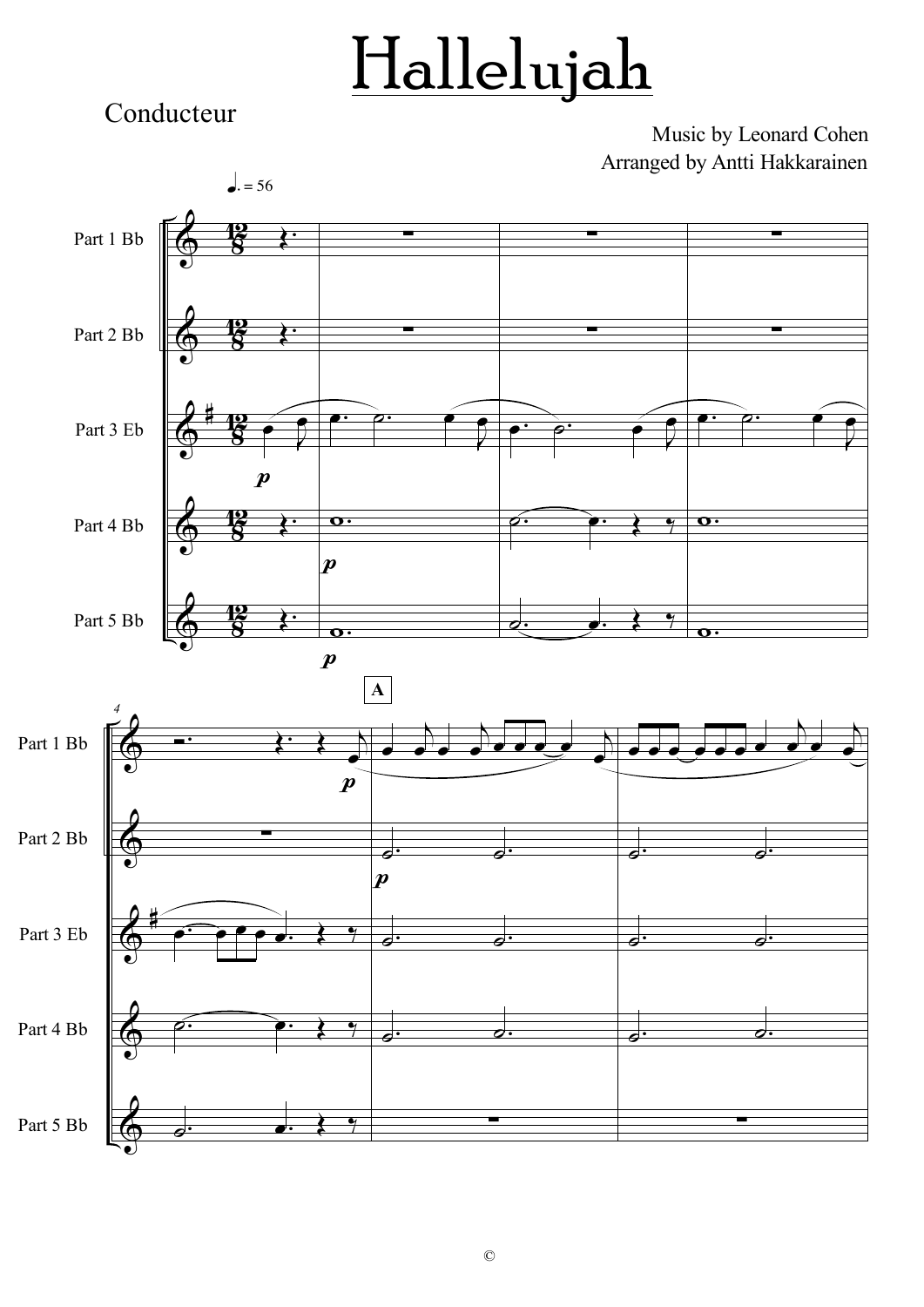